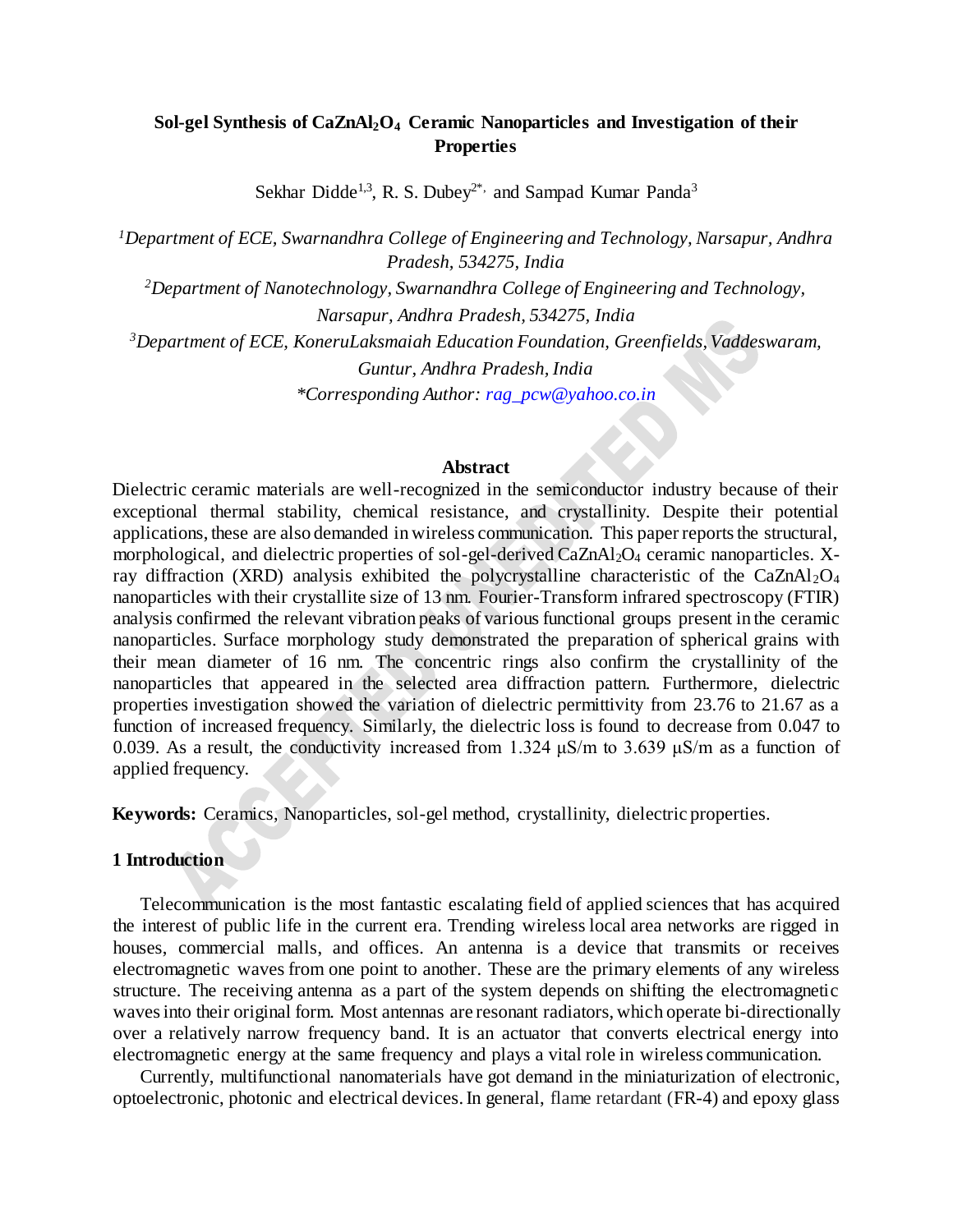are preferred as the antenna substrates, while copper, silver, and other metals are used as the patch materials. However, three significant disadvantages associated with the microstrip patch antennas such as a low gain, less efficiency, and narrow frequency bandwidth are needed to compromise. This exhibits the requirement of dielectric materials with high dielectric permittivity and a low dielectric loss to reduce the size of the antenna (Pandirengan, T. et al., 2016). Practically the microstrip patch antennas (MSAs) are demanded in wireless communication. Deschamps explored the microstrip patch antenna in 1950 while its various applications emerged after the pioneer work of Bob Munson in 1972 (Mittal. et al., 2015). The key features of a microstrip patch antenna include its easy integration, less-weight, low-cost, small-size (Vinnik, D.A. et al., 2021). The MPA needed to be modeled to deal with the dissimilar commonness. The MPA is generally employed as directional antennas in telecommunication and comprises alternating current elements above the floor plane. The dielectric material separates the alternating current component and the ground plane. Basically, MSA is a small band radiator, which is unique in wireless technology (Chinnaguruswamy, B. et al., 2021). Among various antennas, the MSAs are well-suited in industrial and commercial applications due to their straight forward design and inexpensive manufacturing cost (Singh, S. Kumar. J. et al., 2020). Along with the dielectric materials demand, a variant of magnetic-dielectric materials is being explored for fabricating the MPAs (Lopes Matias, J. A. et al., 2021). Further, the researchers reported various types of shapes of the patch for improving the gain and resonant bandwidth (Mukta, Ch. et al., 2021).

The dielectric ceramic materials can be synthesized by using various bottom-up techniques. However, the sol-gel approach is the simplest to prepare the dielectric ceramic composite particles. This technique produced pure nanoparticles with lower sintering temperatures, so it is a low-cost process that consumes less energy (Bokov, D. et al., 2021; Aleksandrova, M. et al., 2020). The spinel zinc aluminate  $(ZnA1_2O_4)$  nanoparticles have distinct characteristics such as wide energy bandgap and high phosphorescent quantum yield (Hussain, Tanveer. et al., 2017). Various researchers claimed the preparation and characterization of spinel metal oxide by adding or doping transition metal ions and explored the dielectric characteristics (Rahman, Ashiqur. et al., 2015; Jia-Min Wu. et al., 2011). Zinc aluminate  $(ZnAl<sub>2</sub>O<sub>4</sub>)$  is well recognized in microwave applications. The choice of this material is due to distinct characteristics like good crystallinity, high thermal capability, and excellent chemical registrant. Zinc aluminate is a spinal structure known as gahnite with its formula  $AB_2O_4$ , where A indicates the bivalent cations  $(Zn, Mg, Cd, and Mn, etc.)$  with the tetrahedral site. The element B fills the octahedral positions of a close-packed face-centered cubic structure in Fd3m space group symmetry. This B position gets occupied by the desired metal elements. It is composed of close-packed 32 oxygen atoms with cations in tetrahedral and octahedral intermissions in a cubic structure. The  $ZnA<sub>12</sub>O<sub>4</sub>$  is also employed as a catalyst due to its high thermal stability, large mechanical resistance, and low surface acidity (Haung, Sh. et al., 2020).

Several reports have been published on the synthesis of ZnAl<sub>2</sub>O<sub>4</sub> nanoparticles using costeffective chemical routes. The crystallite size of  $ZnAl<sub>2</sub>O<sub>4</sub>$  nanoparticles was found reduced with the increase of the doping concentrations of Cr and Mn. The X-ray diffraction investigation revealed a crystallite size of 23nm (DING, M. et al., 2020). Similarly, the synthesis of Cr-doped ZnAl<sub>2</sub>O<sub>4</sub> nanoparticles using the sol-gel method was reported. They explored the influence of doping concentration of the Cr on the variation of its crystallite size (Shang-Pan, Huang. et al., 2020). Similarly, another group reported the dielectric characteristics of  $ZnAl_2O_4$  doped with Mg.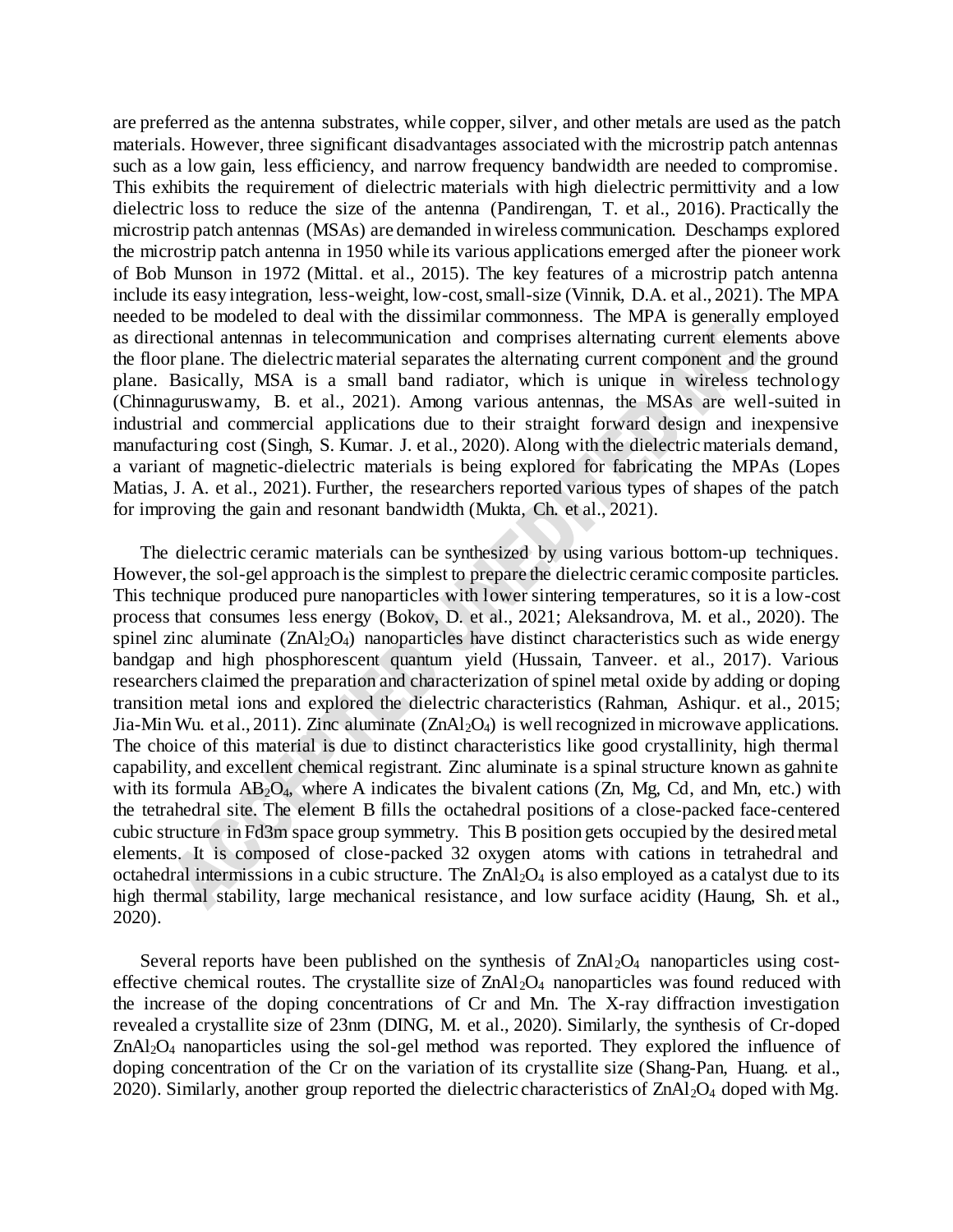They noticed the increased grain size, which was attributed to the ionic radius of the dopant. The dielectric permittivity of the Mg-ZnAl<sub>2</sub>O<sub>4</sub> was estimated to be 50, further found increased with the increased doping concentration of Mg (Hussain, Tanveer. et al., 2017). The so-gel-derived ZnAl2O4 nanoparticles having their crystallite size of 19.92nm were studied. The dielectric properties analysis using the LCR meter showed dielectric permittivity of 8.7. The microstrip patch antenna made-up of these nanoparticles showed return loss of-25.4dB at the resonant frequency of 12.78GHz (Rahman, Ashiqur. et al., 2015). The hydrothermal method was employed to prepare the Mn-doped ZnAl<sub>2</sub>O<sub>4</sub> nanoparticles, and various properties were studied. The average crystallite size of Mn-doped  $ZnAl_2O_4$  nanoparticles was 13nm which further decreased with the increased doping concentration of Mn (Haung, Sh. et al., 2020). The impact of Zn doping in MgAl2O<sup>4</sup> was studied and claimed the increased dielectric permittivity from 7.9 to 8.56 with the increased concentration of Zn (Chang Wei Zheng. et al., 2007). The sol-gel prepared  $ZnAl_2O_4$ nanoparticles were studied for various investigations, and finally, a prototype microstrip patch antenna for C band communications was demonstrated. They claimed its resonant frequency at 4.64GHz with a return loss of -17.13dB (Srilali, Siragam. et al., 2022).

In this way, by adopting the simple sol-gel method, one can synthesize the nanoparticle of ZnAl2O<sup>4</sup> after doping with various dopants to tune the dielectric propertied for the well-suited application in fabricating the microstrip patch antenna. This paper presents the synthesis of calcium doped ZnAl2O4 ceramic nanoparticles and studied their structural, morphological, and dielectric properties. Section 2 presents the materials and methods followed in synthesizing ceramic nanoparticles. The characterized results are discussed in section 3. Lastly, the paper is summarized in Section 4.

### **2 Experimental**

### **2.1 Materials**

Aluminum nitrate nonahydrate (Al(NO3)3.9H2O, Sigma-Aldrich), Zinc acetate dehydrate  $(Zn(O_2CCH_3)_2.2H_2O, Lobychem)$ , Ethylene glycol  $(C_2H_6O_2, SdFine)$ , calcium nitrate tetra hydrate  $(Ca(NO<sub>3</sub>)<sub>2</sub>H<sub>8</sub>O<sub>4</sub>$ , Sigma-Aldrich), nitric acid (HNO<sub>3</sub>, Lobychem) and ethanol (C<sub>2</sub>H<sub>5</sub>OH, Sigma-Aldrich) were used. As the source of Zn, Al, and Ca, the chemicals  $Zn(O_2CCH_3)_2.2H_2O, Al(NO_3)_3.9H_2O$ , and  $Ca(NO_3)_2H_8O_4$  were used.

### **2.2 Synthesis & Characterization**

First, aluminum nitrate nonahydrate was mixed in 60 ml ethanol with a constant stirring of 5 min. Then 9.906 gm zinc acetate dehydrate and 0.498 ml ethylene glycol were added to the aboveprepared solution, which acted as the chelating agent. Later 1.419 gm calcium nitrate tetrahydrate was added. The obtained solution was kept for 1hr stirring at a temperature of 75°C, and further 0.36 ml nitric acid was added to maintain the homogeneity of the solution. After so, the solution was thermally treated at  $75^{\circ}$ C for 1 hr. After getting the gel, it was dried at 180  $^{\circ}$ C for 2 hr and calcined in a muffle furnace at  $800^{\circ}$ C. The calcined sample was ground for obtaining powder of  $CaZnAl<sub>2</sub>O<sub>4</sub>$ . **Fig.**1 depicts the sol-gel process of the  $CaZnAl<sub>2</sub>O<sub>4</sub>$  ceramic nanoparticles as shown here in the first raw. At first, the raw materials were mixed in the beaker at room temperature under a constant stirrer. The solution was kept at temperature  $75^{\circ}$ C on a magnetic stirrer for 1 hr during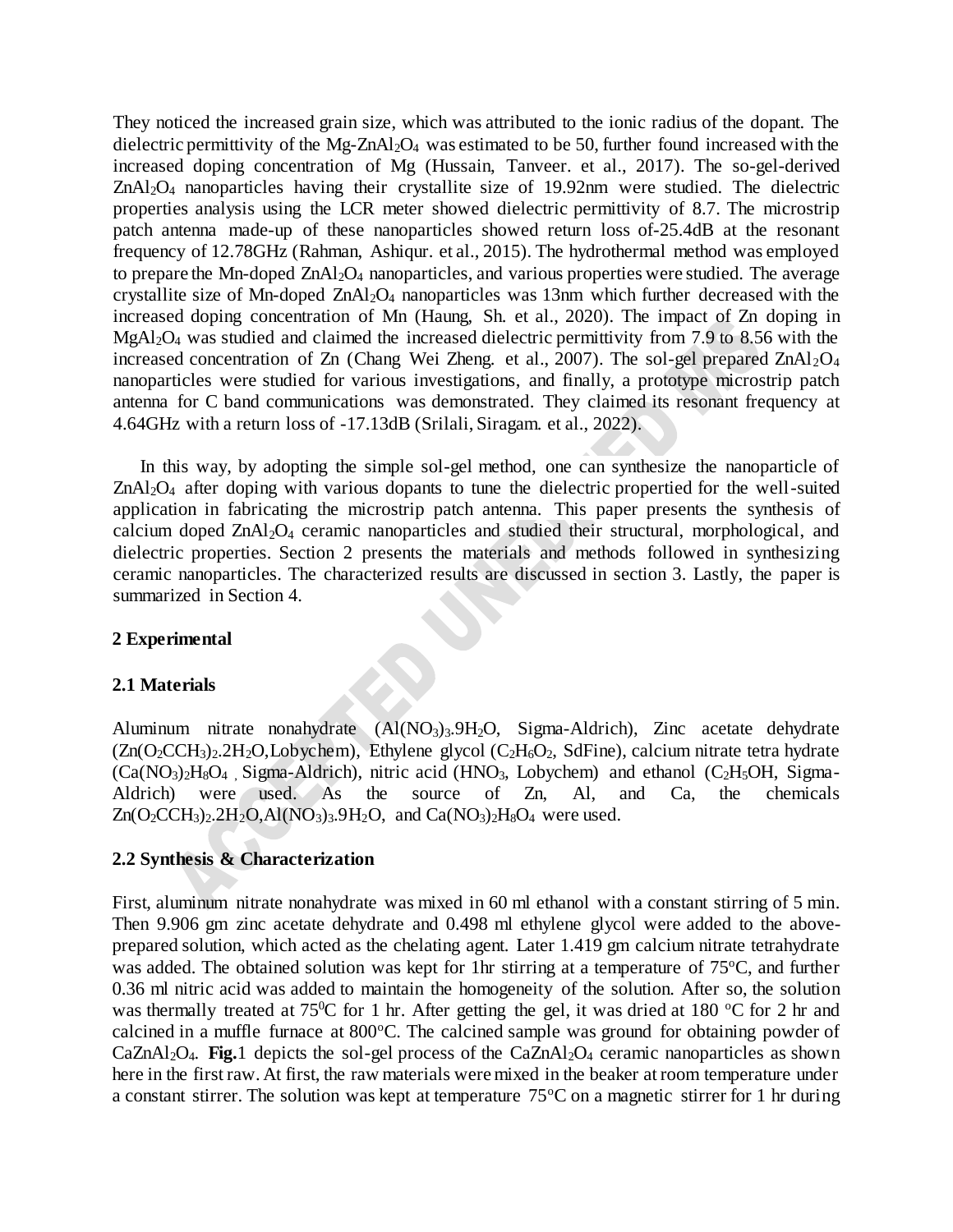the process. The second raw (shown in the above picture) illustrates the drying, calcination, and grinding process. For instance, the prepared gel was dried in the oven while maintaining the temperature of  $80^{\circ}$ C for 2 hr. Later, the sample was calcined in a muffle furnace at temperature 800°C for 30 min and finally ground to obtain the nanoparticles.



Fig.1: Sol-gel synthesis process of CaZnAl<sub>2</sub>O<sub>4</sub> nanoparticles.

# **2.3 X-ray diffraction (XRD)**

This technique provides the details of the physical properties of the structure and chemical confirmation of the material under the test. It also gives information on the crystalline types and phases. In this study, we have used an X-ray diffractometer, Bruker D8, Venture.

# **2.4 Fourier Transform Infrared Spectroscopy (FTIR)**

The FTIR is a powerful tool that examines the presence of various chemical bonds in the material. Using this technique, we study the presence of polymers and organic/inorganic substances. Our sample was investigated using FTIR, Perkin Elmer-Spectrum Two, US.

# **2.5 Transmission Electron Microscopy (TEM)**

This technique is used to know the nanoparticles' surface morphology and size distribution. TEM investigation can be done for a tiny sample. We have employed TEM, Talos F200S G2, US in this present work.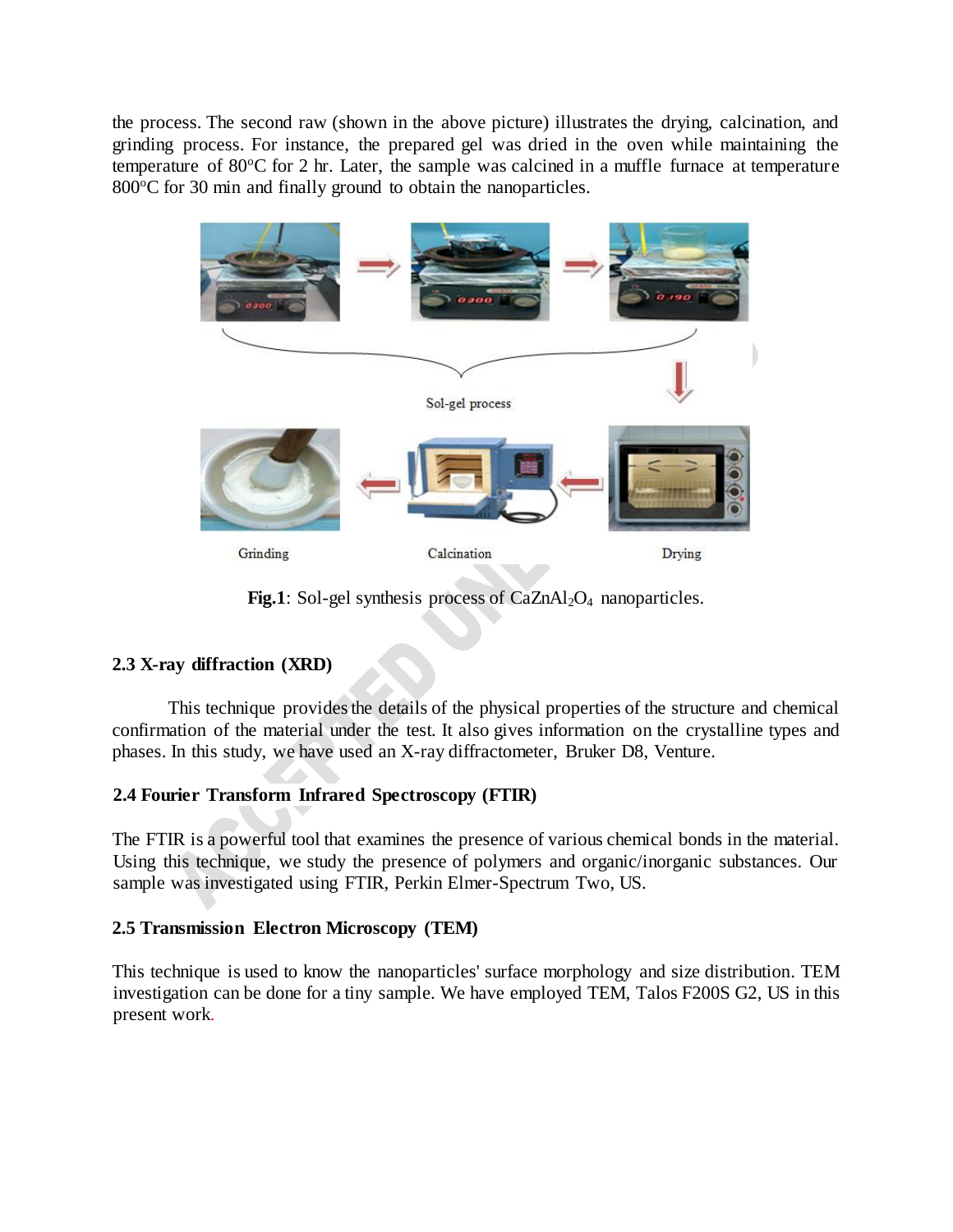### **2.6 Dielectric Properties**

The LCR meter is a technique used to examine the dielectric properties of the specimen. Using this, we study the sample's dielectric permittivity, dielectric loss, conductivity, etc.

## **3 Results and Discussion**

The XRD pattern of CaZnAl<sub>2</sub>O<sub>4</sub> nanoparticles recorded at 20 range from  $10^{\circ}$  to  $80^{\circ}$  is illustrated in **Fig.2.** We can observe the polycrystalline nature of the synthesized nanoparticles through the XRD pattern.



**Fig.2**: XRD Pattern of CaZnAl<sub>2</sub>O<sub>4</sub> ceramic nanoparticles.

The diffraction peaks observed at Bragg angle  $2\theta = 31.80^{\circ}$ ,  $36.41^{\circ}$ ,  $44.76^{\circ}$ ,  $49.11^{\circ}$ ,  $56.55^{\circ}$ ,  $59.37^{\circ}$ , 65.15°, 67.98°, 74.01° and 77.22° were ascribed to the planes (220), (311), (400), (331), (422), (511), (440), (531), (620) and (533) respectively. The strong peaks located at  $2\Theta = 31.80^{\circ}$  and  $36.41^{\circ}$  correspond to the face-centered cubic structure of  $ZnAl_2O_4$  (R.S. Dubey. et al., 2022; Reem S, Khaleel. et al., 2022). We have also noticed a diffraction peak at  $2\theta = 34.22^{\circ}$  corresponding to the ZnO of the plane (002). The obtained diffraction data was well-matched with the JCPDS File Nos. 00-050-0426 and 36-1451 (Gurugubelli, T. R. et al., 2021; Reem S, Khaleel. et al., 2020). The mean crystallite size of the  $CaZnAl<sub>2</sub>O<sub>4</sub>$  nanoparticles was 13 as computed using Scherrer's equation (Rahman, Ashiqur. et al., 2015). The strong peaks located at  $2\Theta = 31.80^{\circ}$  and 36.41<sup>o</sup> correspond to the face-centered cubic structure of  $ZnA1_2O_4$  (R.S. Dubey. et al., 2022; Reem S, Khaleel. et al., 2022). We have also noticed a diffraction peak at  $2\theta = 34.22^{\circ}$  corresponding to the ZnO of the plane (002). The obtained diffraction data was well-matched with the JCPDS File Nos. 00-050-0426 and 36-1451 (Gurugubelli, T. R., et al., 2021; Reem S. Khaleel, et al., 2020). The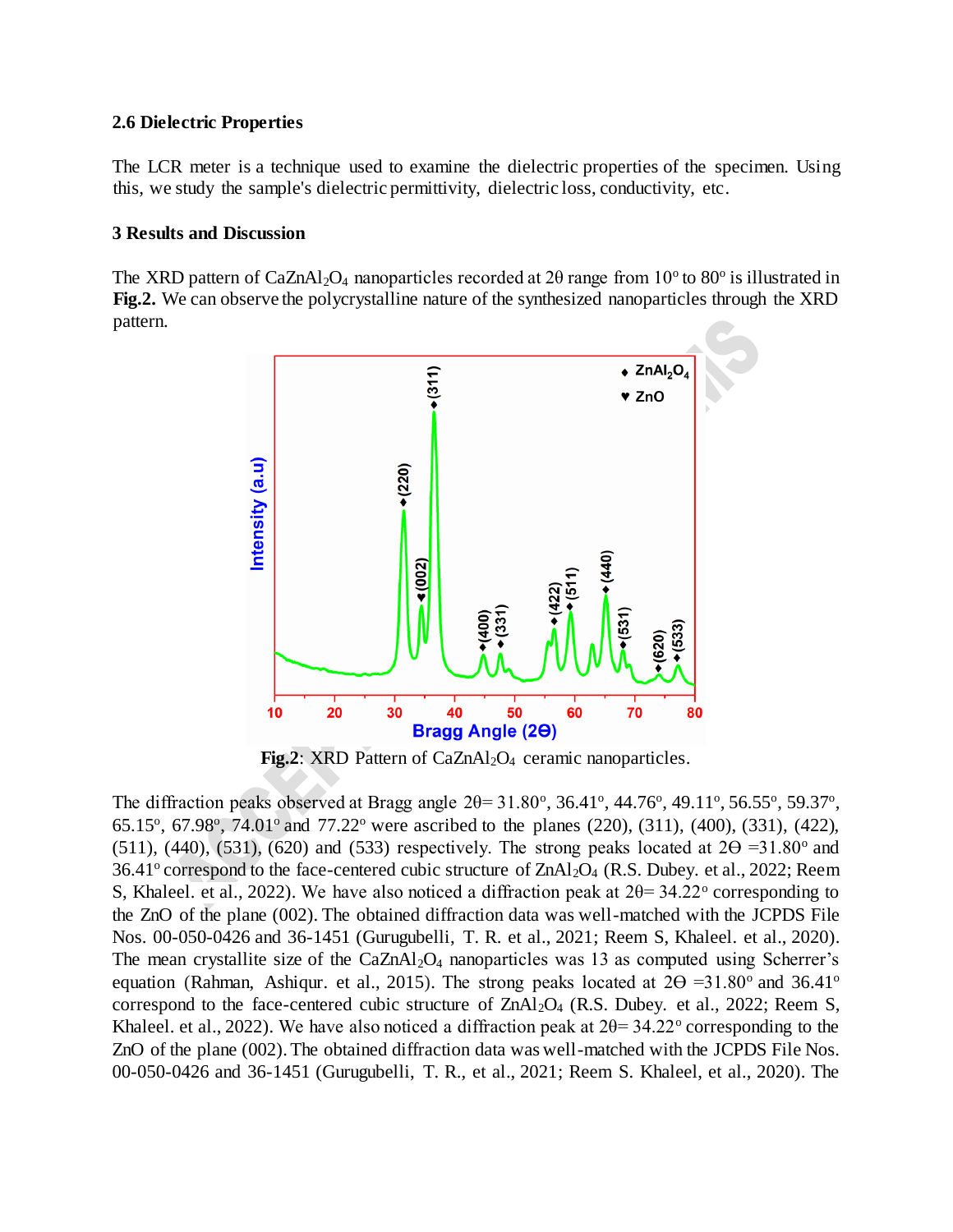mean crystallite size of the  $CaZnAl<sub>2</sub>O<sub>4</sub>$  nanoparticles was 13 as computed using Scherrer's equation (Rahman, Ashiqur. et al., 2015).



**Fig.3**: FTIR spectra of CaZnAl<sub>2</sub>O<sub>4</sub> ceramic nanoparticles.

**Fig.3** depicts the Fourier-Transform infrared spectroscopy (FTIR) spectra of CaZnAl<sub>2</sub>O<sub>4</sub> nanoparticles scanned in the region of 4000 to 500cm<sup>-1</sup>. The FTIR spectra demonstrates the vibration peaks at wave number values of  $578 \text{ cm}^1$ ,  $668 \text{ cm}^1$ ,  $954 \text{ cm}^1$ ,  $1511 \text{ cm}^1$ ,  $1747 \text{ cm}^1$ ,  $2360 \text{ cm}^1$ ,  $2974 \text{ cm}^1$ ,  $3433 \text{ cm}^1$ ,  $3600 \text{ cm}^1$ ,  $3725 \text{ cm}^1$  and  $3899 \text{ cm}^1$ . It can be noticed that the peaks originating at 578 cm<sup>-1</sup> and 668 cm<sup>-1</sup> are the characteristic peaks of  $ZnAl_2O_4$ . The peak at  $578 \text{ cm}^1$  corresponds to Zn-O bond and while the other one aligned 668 cm<sup>-1</sup> was attributed to the Al-O bond. The broad absorption band in the wave number range 3433-3899 cm<sup>-1</sup>. It is found regarded to the stretching vibration of hydroxyl groups, due to the water contents. The band located 2360 cm<sup>-1</sup> indicates the existence of oxygen bonds. This peak is identified in all spinel compounds related to the grains' spinel structure (Wang, Shi-Fa. et al., 2015). Another peak at  $1516 \text{ cm}^{-1}$  can be regarded as the stretching vibration of aluminum and oxygen bond. The other vibration peaks in from  $500 \text{cm}^{-1}$  to  $900 \text{cm}^{-1}$  are ascribed to the inorganic network, related to the metal-oxygen, aluminum-oxygen, and metal-oxygen-aluminum stretching frequencies.

**Fig.4(a)** depicts the TEM micrograph, which exhibits the agglomerated particles of CaZnAl2O4. **Fig.4(b)** shows another TEM image recorded at the scale of 20 nm, evidenced spherical morphology of  $CaZnAl<sub>2</sub>O<sub>4</sub>$  grains with their average diameter of 16nm. Selected area diffraction pattern (SAED) was recorded to know the crystallinity of the prepared nanoparticles, as shown in **fig.4(c)**. The concentric rings that appeared in the SAED pattern indicate the prepared nanoparticles' crystallinity. This SAED pattern coincided with the XRD results. We have analyzed the compositional elements present in the sample using the EDS measurements. **Fig.4(d)** shows the presence of Zn, Ca, Al and O at energy 1.00 eV, 3.80 eV, 1.50 eV, and 0.50 eV, respectively.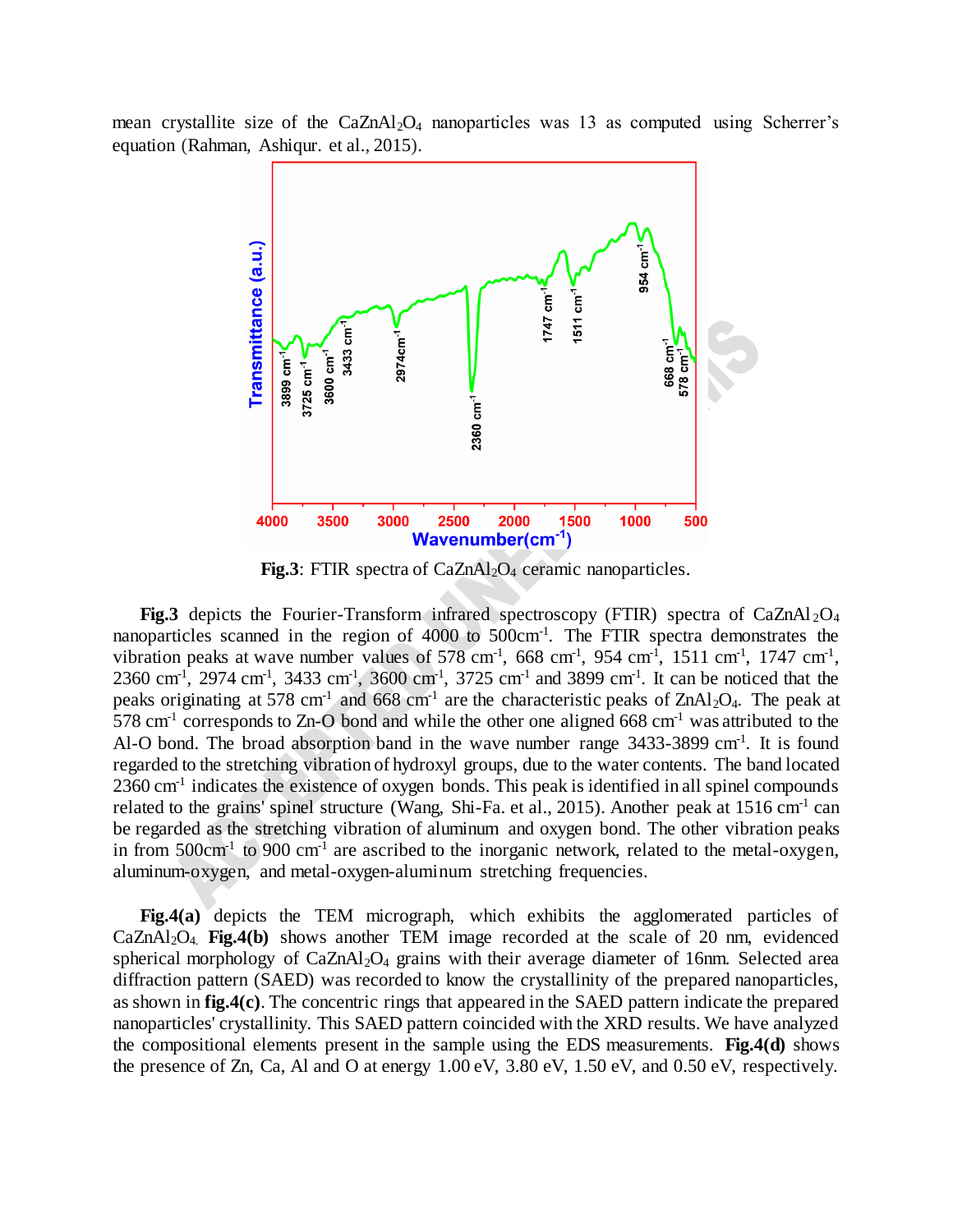

**Fig.4**: TEM micrographics at the scale of 100 nm (fig.a), at the scale of 20 nm (fig.b), SAED pattern (fig.c) & EDS spectrum (fig.d) of CaZnAl<sub>2</sub>O<sub>4</sub>ceramic nanoparticles.

**Fig.5** depicts the dielectric permittivity of the  $CaZnAl<sub>2</sub>O<sub>4</sub>$  ceramic nanoparticles was tested using an LCR meter in the frequency range from 300 KHz to 1MHz. One can notice the change in dielectric permittivity with the increased frequency can be noticed. This evidences the decreased dielectric permittivity with the increased frequency. The dielectric permittivity shows a relatively high value at lower frequencies, with a gradual decrease with the increased frequency. We computed the dielectric permittivity using the simple formula,  $\varepsilon_r = (Cd/\varepsilon_r A)$ . Here,  $\varepsilon_r$  is the dielectric permittivity of the sample, C, d are the capacitance, thickness, and cross-sectional area of the pellet. The dielectric permittivity of CaZnAl2O<sup>4</sup> was found to be decreased from 22.92 to 21.66, with the applied frequency from 300 KHz to 1MHz. The sample under the test might have a low electrical resistance compared to the grain boundaries due to its crystalline nature. Grains and grain boundaries behave like two sheets with distinct electrical properties. Maxwell-Wagner interfacial polarization can occur in the grains around the grain boundaries due to the carrier's aggregation around these larger resistant boundaries upon the applied electric field (Hussain, Tanveer. et al., 2017). When the applied frequency is raised, the charge carriers seek to reverse their way and again try to line up one another in the way of the applied field. As these charges try to rest, the polarity of the applied field again changes, and so on. As a result, these charges cannot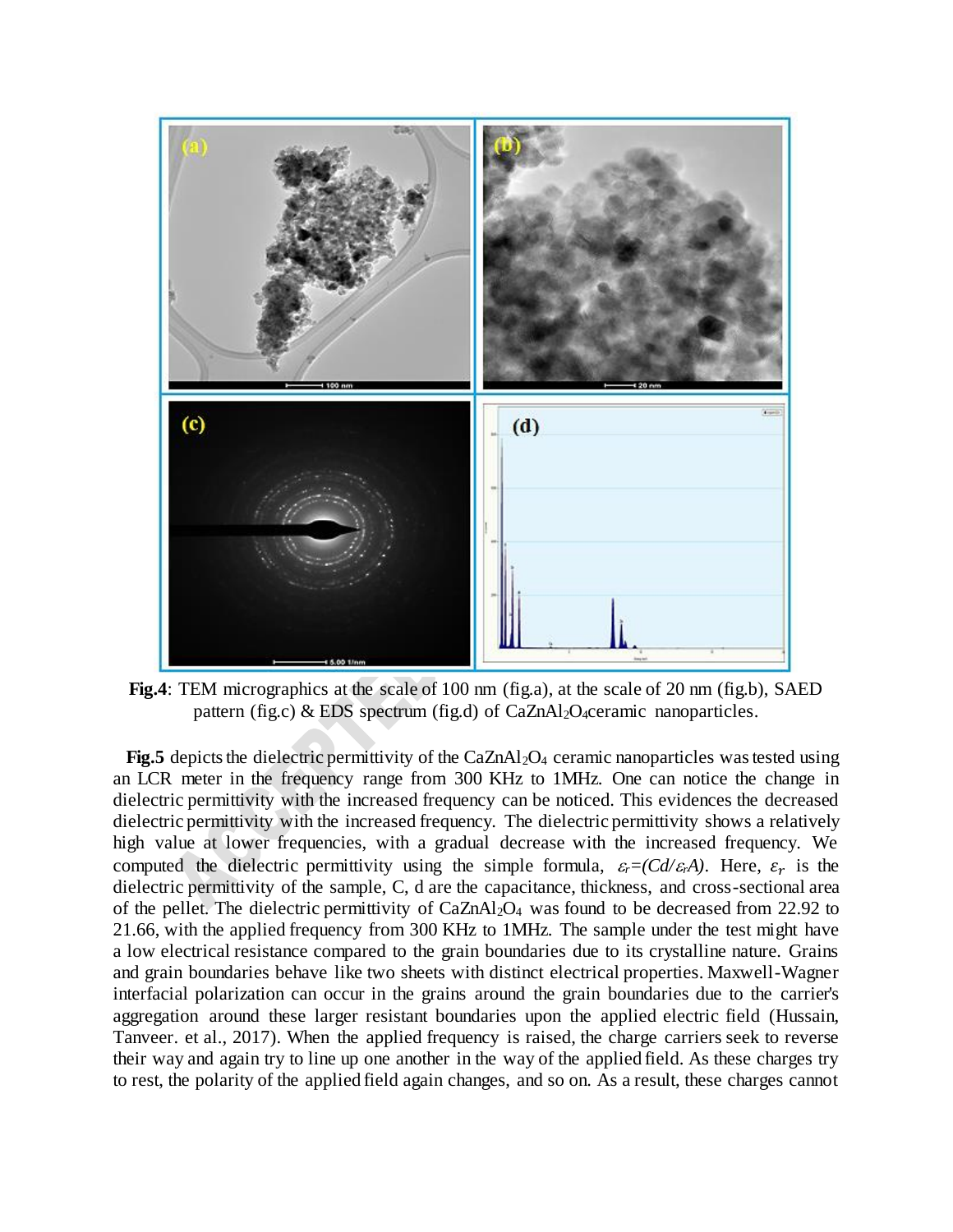find the time they need to rest, increasing frequency decreasing the polarization. So that at a higher frequency, the dielectric constant decreases.



Fig.5: Dielectric permittivity of CaZnAl<sub>2</sub>O<sub>4</sub> ceramic nanoparticles.



Fig.6: Dielectric loss of CaZnAl<sub>2</sub>O<sub>4</sub> ceramic nanoparticles.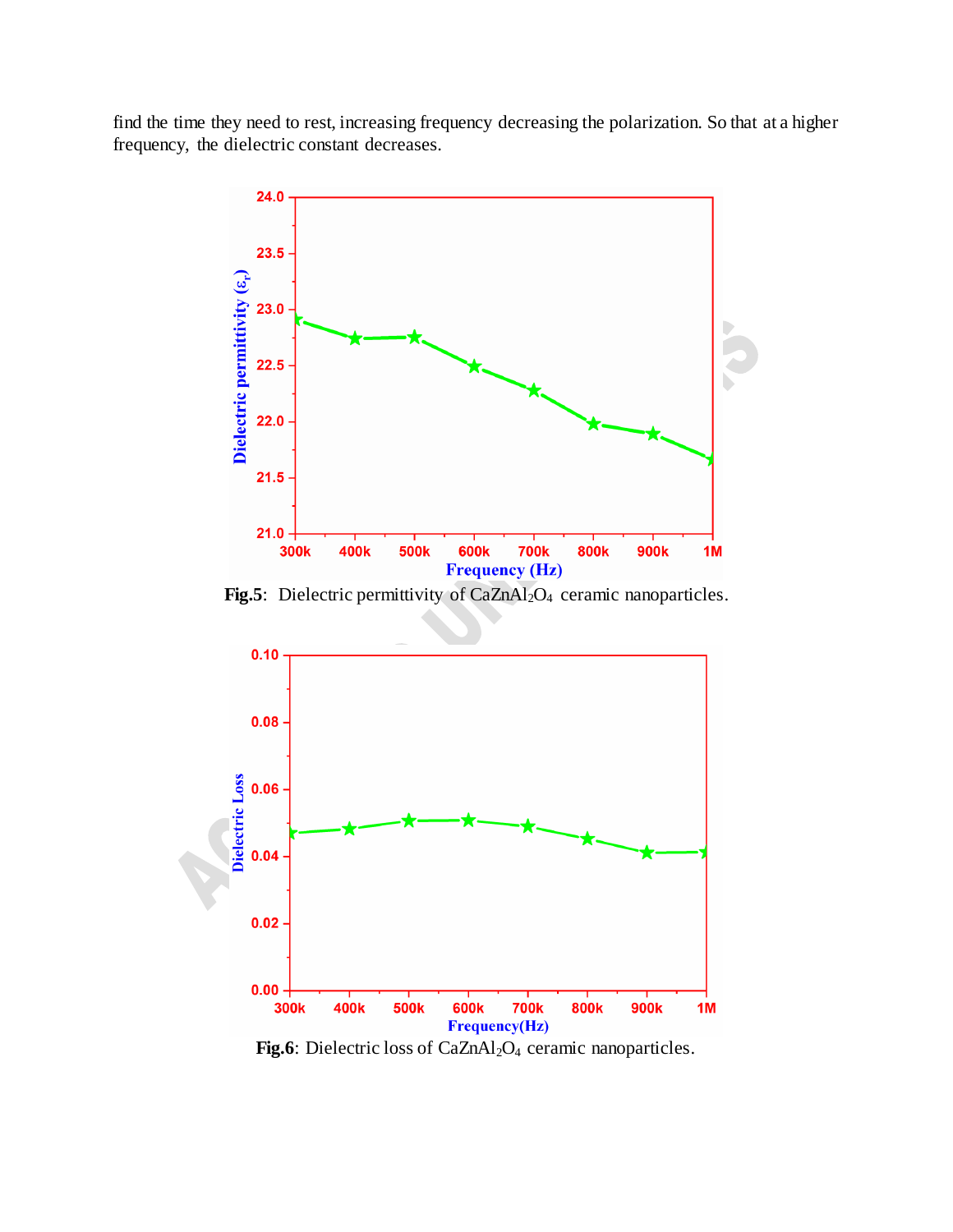Dielectric loss refers to the loss of energy in the form of heat due to the movement of charged particles. **Fig.6** shows the dielectric loss of CaZnAl<sub>2</sub>O<sub>4</sub> nanoparticles in accordance with frequency from 300 KHz to 1 MHz. It can be observed that dielectric loss was increased with decreased frequency, and the dielectric loss was reduced from 0.047 to 0.039 in the applied frequency range from 300 KHz to 1MHz. High energy is necessary for optimal polarization resonance, resulting in increased energy distraction or high energy loss at lower frequencies. While at higher frequencies, resonance occurs freely with a bit of polarization in the grain boundaries, thus, low energy loss can be observed with the increased frequency (Hussain, Tanveer. et al., 2017).



**Fig.7**: Conductivity of CaZnAl<sub>2</sub>O<sub>4</sub> ceramic nanoparticles as a function of frequency.

The conductivity of a material indicates its capability to perform electrical current. **Fig.7** shows the frequency-dependent ac conductivity of CaZnAl2O4 ceramic nanoparticles plotted in the frequency range from 300 KHz to 1MHz at room temperature. We have estimated the ac conductivity using a simple relation  $\sigma_{ac} = \omega \epsilon_0 \epsilon_r \tan \delta$ , where  $\epsilon_0$  is the dielectric constant of free space  $\varepsilon_r$  is the dielectric permittivity of the sample, and tan $\delta$  is dielectric loss of the material. The material's conductivity depends upon the angular frequency of the applied signal. **Fig.7**, we observed the increased conductivity with the increased applied frequency. The increasing trend of ac conductivity exhibits space charges scattering cations across the adjacent sites (Hussain, Tanveer. et al., 2017). Here, the ac conductivity was increased from 1.324  $\mu$ S/m to 3.639  $\mu$ S/m with increased frequency.

### **4 Conclusions**

The prepared CaZnAl<sub>2</sub>O<sub>4</sub> ceramic nanoparticles were synthesized and studied using various techniques. The XRD investigation endorsed the polycrystalline characteristic of the nanoparticles. The FTIR investigation exhibited the presence of various functional groups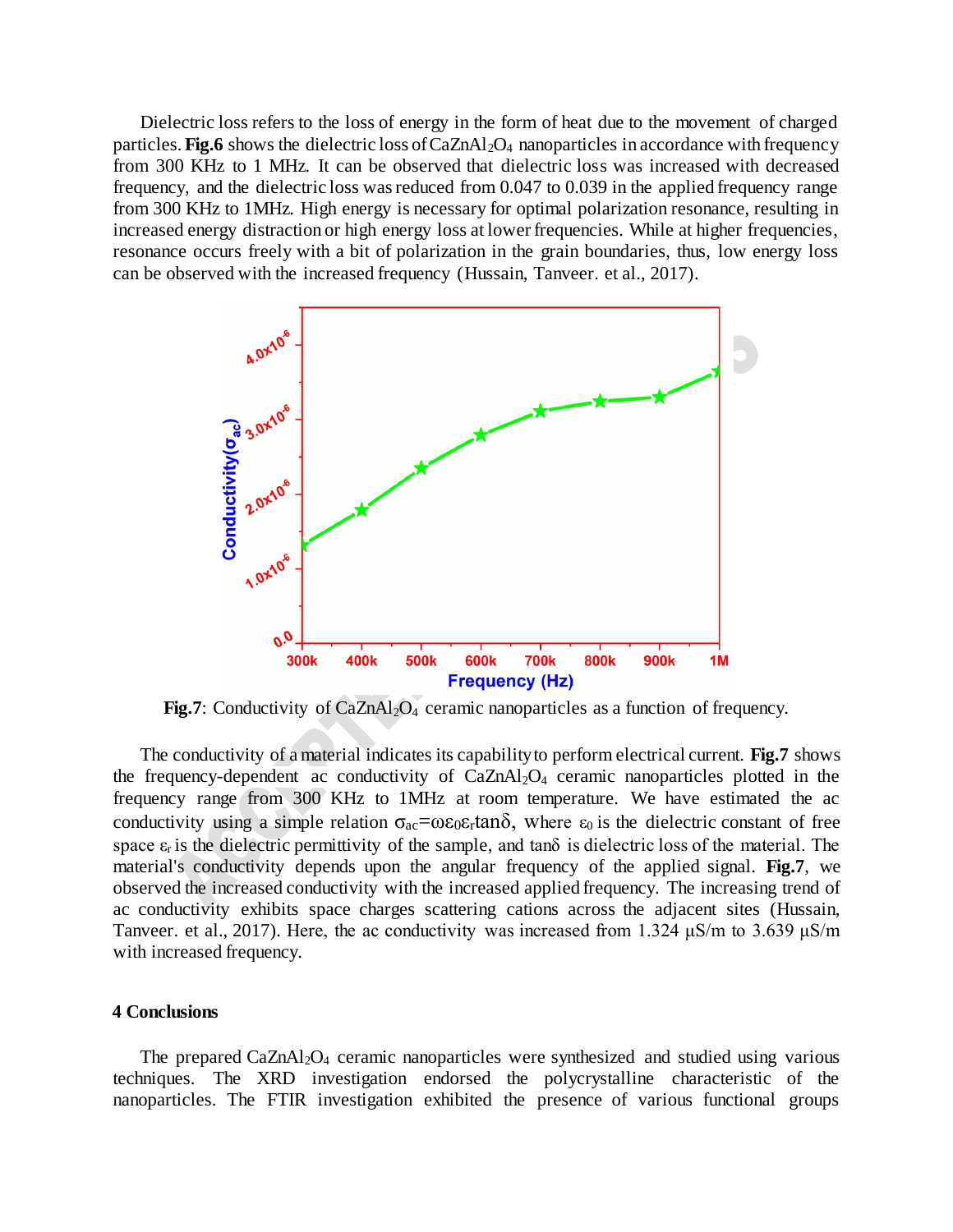anticipated in the synthesized nanoceramic compound. The TEM study demonstrated the preparation of spherical grains of CaZnAl2O<sup>4</sup> with their mean diameter of about 16nm. The SAED pattern confirmed the polycrystalline structure with the formation of concentric rings. The dielectric permittivity of  $CaZnAl<sub>2</sub>O<sub>4</sub>$  was in the range from 22.92 to 21.66, whereas the dielectric loss was from 0.047 to 0.039. Similarly, conductivity was varied from 1.324 μS/m to 3.639 μS/m with applied frequency. Remarkably, the obtained dielectric permittivity of CaZnAl<sub>2</sub>O<sub>4</sub> nanoparticles is increased to 22.92. This enhanced characteristic of the ceramic nanoparticles would be suitable in microwave applications such as fabricating the microstrip patch antenna or resonator.

## **5. References**

**Aleksandrova. M., Jivov. B., Lakov. L., (2020).**Summary of sol-gel synthesis of materials with electronic applications international scientific journal "materials science. non-equilibrium phase transformations". web issn 2534-8477.

**Bokov.D., Jalil.T.A.,Chupradit.S., Suksatan.W., Ansari.M.J., Shewael.I.H., Valiev.G.H., Kianfar.E.(2021)**Nanomaterial by Sol-Gel Method: Synthesis and Application. Advances in Materials Science and Engineering, Volume 2021, Article ID 5102014, 2

**Chang Wei Zheng; Shu Ya Wu; Xiang Ming Chen; Kai Xin Song (2007).** Modification of MgAl2O<sup>4</sup> Microwave Dielectric Ceramics by Zn Substitution.,90(5),1483–1486.

**Chinnagurusamy, B., &Perumalsamy, M. (2021).** Multiband microstrip patch antenna using copper nano radiating element for X band and C band applications. International Journal of Numerical Modelling: Electronic Networks, Devices and Fields.

**DING.M; WEI.Z; LI.K; Wu.X; SHI.J; HAUNG.Sh (2020).** Influence of Cr and Mn co-doping on the microstructure and optical properties of spinel structured  $Zn_{0.95-x}Cr_{0.05}Mn_{x}Al_{2}O_{4}$ nanoparticles, Journal of the Ceramic Society of Japan 128 [11] 927-935.

**Gurugubelli, T. R., Babu, B., &Yoo, K. (2021).** Structural, Optical, and Magnetic Properties of Cobalt-Doped ZnAl2O<sup>4</sup> Nanosheets Prepared by Hydrothermal Synthesis. Energies, 14(10), 2869.

**Huang. Sh; Wei, Zhiqiang; Wu, Xiaojuan; Shi, Jiwen.(2020)** Optical properties and theoretical study of Mn doped  $ZnA<sub>2</sub>O<sub>4</sub>$  nanoparticles with spinel structure. Journal of Alloys and Compounds, 154004

**Hussain, Tanveer; Junaid, Muhammad; Atiq, Shahid; Abbas, Syed Kumail; Ramay, Shahid M.; Alrayes, Basel F.; Naseem, Shahzad. (2017)**Tunable dielectric behaviour and energy band gap range of ZnAl2O<sup>4</sup> ceramics mediated by Mg substitution. Journal of Alloys and Compounds, 724, 940–950.

**Jia-Min Wu; Wen-Zhong Lu; Wen Lei; Xiao-Chuan Wang (2011)**. Preparation of ZnAl<sub>2</sub>O<sub>4</sub>based microwave dielectric ceramics and GPS antenna by aqueous gelcasting. , 46(9), 1485– 1489.

**Lopes Matias, J. A., Silva, I. B. T., Sousa, M. E. T., Oliveira, J. B. L., Morales, M. A., & da Silva, D. R. (2021).** (Bi<sub>13</sub>Co<sub>11</sub>)Co<sub>2</sub>O<sub>40</sub>–Co<sub>3</sub>O<sub>4</sub> nanocomposites: Synthesis, characterization and application as substrate for microstrip patch antenna. Ceramics International.ceramint.2021.04.164

**Mittal, N.(2015)** Design analysis and fabrication of microstrip patch antennas for various applications using electromagnetic band gap and defected ground structures. Ph.D. thesis, Thapar University, Punjab, India.